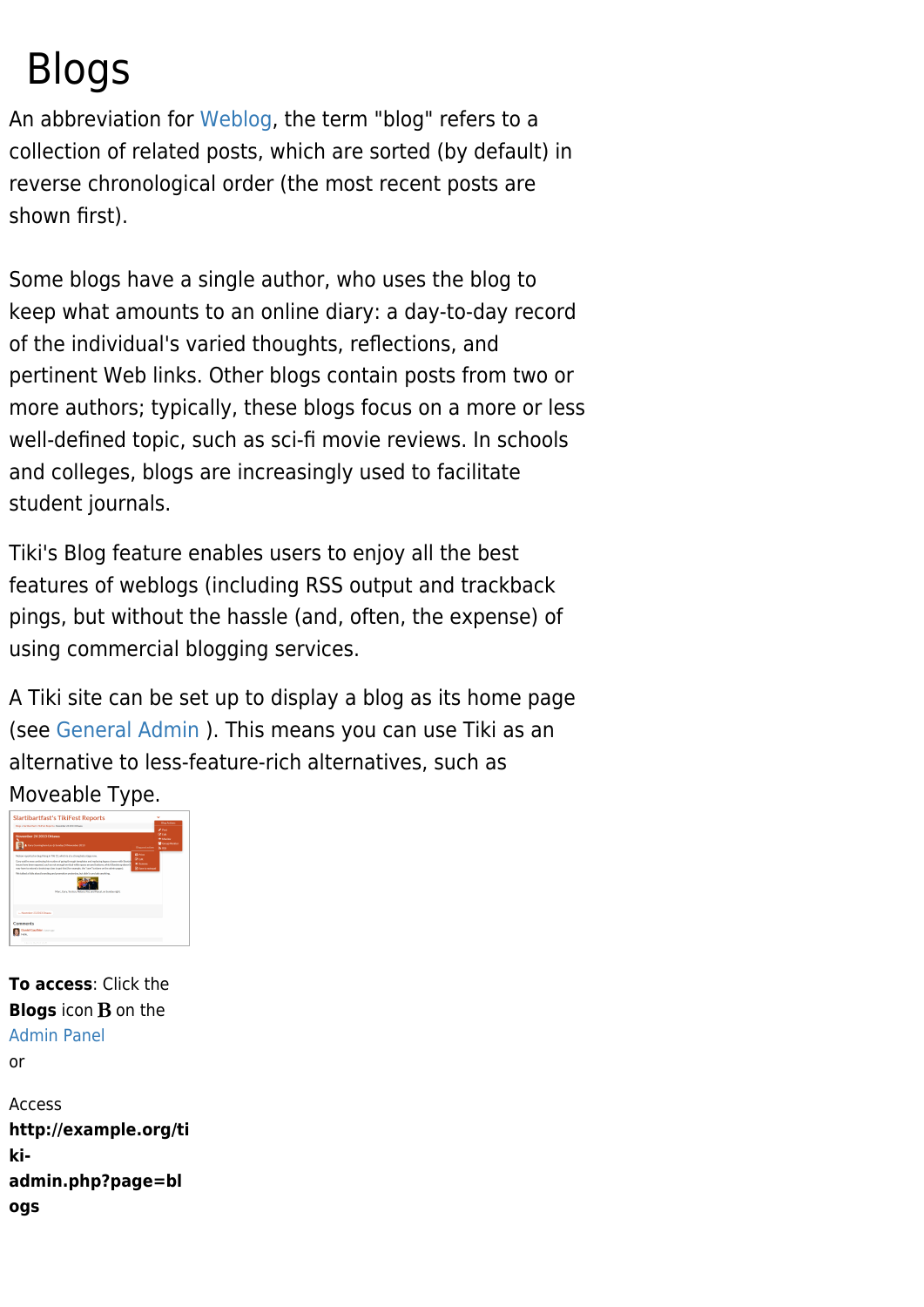### Feature Overview

Tiki's Blog feature enables administrators to set up as many blogs as they like, or administrators can give users permission to create their own blogs. Blogs can be accessed by listing them (Menu/Blogs/List Blogs) or by creating a link to one or more blogs in a custom menu.

Blog configuration options include the number of posts to display, whether other users are allowed to post in the blog, and whether searches and comments are allowed. In addition, the blog heading can be edited; by default, it displays the date of creation and last modification, the total number of posts and visits, and a figure that sums up the blog's activity level.

When posting to a blog, users can choose between the textarea or WYSIWYG editors; posting options include title and one or more trackback URLs. (See "About Trackback," below.) Users can also take advantage of Tiki's implementation of Blogger's XMLRPC protocol, which enables users to use a Blogger-compatible program (such as [w.Bloggar\)](https://doc.tiki.org/Windows+tools#Blog_posting) to post to their Tiki blogs (see "About XMLRPC," below).

## About Trackback

The Trackback protocol, developed by Moveable Type, provides a blog author with a very convenient, lowbandwidth way to tell other blog authors that their posts have been referenced and discussed. For example, suppose you've just read a post on blog A. You post to your blog and discuss the Blog A post. When you save your post, you include the trackback URL. Tiki then sends a trackback ping (actually, it's not a ping, but a short message conforming to the Trackback protocol) to Blog A; Blog A's author can then see that you've posted something that's related. Now suppose the Blog A author posts something about YOUR post. When you look at your post, you'll see a list of trackback pings (including the page title, URL, and blog name). For more information on using trackback, see [Blog User.](https://doc.tiki.org/Blog-User)

### More documentation

[Blog Config](https://doc.tiki.org/Blog-Config)

[Blog Ref](https://doc.tiki.org/Blog-Ref)

[Blogs TikiMovie](http://tikiwiki.org/tiki-listmovies.php?movie=Blogs.swf&action=Display) View in action click after click how to use Blogs in a Flash movie.

[ArticleVsBlog](http://tiki.org/ArticleVsBlog) comparison

### Related Information

- To enable blogs for your site, see [General Admin](https://doc.tiki.org/General-Admin).
- To enable the XMLRPC API, see [Features Admin.](https://doc.tiki.org/Features-Admin)
- To choose configuration options for all blogs on your site, see [Blog Config](https://doc.tiki.org/Blog-Config).
- To specify permissions for blog users, see [Permissions](https://doc.tiki.org/Permissions) for the general procedure.
- To create and use a blog, see [Blog User](https://doc.tiki.org/Blog-User).